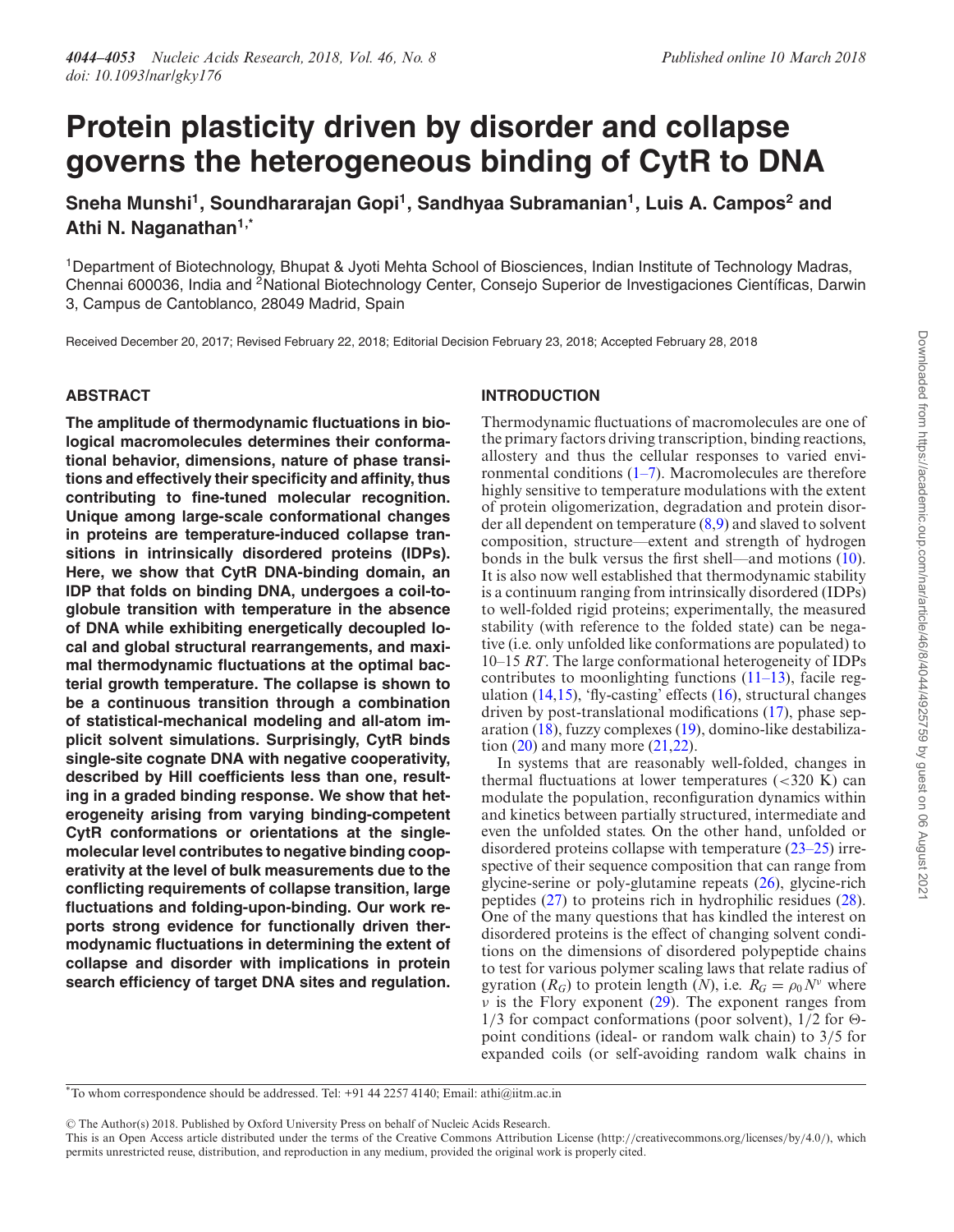

**Figure 1.** Disorder and collapse. (**A**) Far-UV CD spectra of CytR (blue) and PurR (red) at 298 K in mean residue ellipticity units of deg. cm<sup>2</sup> dmol−<sup>1</sup> . (**B**) Changes in the hydrodynamic radius (*Rh*) of CytR with temperature extracted from dynamic light scattering measurements. The curves are shown to guide the eye. Shaded regions in pink and blue represent the hydrodynamic radius of disordered and ordered proteins, respectively, from size-scaling expectations (44). The green triangle represents the *R<sup>h</sup>* of CytR from the DNA-bound structure at 308 K calculated using HY-DROPRO (45).

good solvent) (30,31). Detailed experiments on multiple disordered proteins suggest that under native-like conditions protein chains are close to the  $\Theta$ -state where chain–chain and chain–solvent interactions are effectively balanced (32).

The discussion above raises interesting questions. Are disordered or unfolded protein collapse transitions first- or second-order-like? Since disordered systems exhibit no tertiary packing interactions and little secondary structure, if any, it has been proposed that IDPs undergo secondorder-like transitions or continuous or downhill unfolding (33,34), i.e. the free energy landscape of such systems are titled towards unfolded like conformations without any macroscopic free energy barrier separating the varied conformations. If disordered polymeric chains indeed undergo a second-order like collapse transition as expected from the unimodal FRET efficiency histograms, they should exhibit thermodynamically decoupled structural transitions, as shown for folded proteins with weak energetic coupling (35–37), that has not been explored before for any IDP. At critical or collapse transition points, the free energy surfaces are flat in continuous transitions contributing to large thermodynamic fluctuations. Accordingly, there should be a near one-to-one correspondence between  $\Theta$ -state and thermodynamic fluctuations.

The near-universal observation of collapse in disordered systems further raises the question of whether nature finetuned the extent of conformational heterogeneity in disordered proteins for modulating the binding affinity to their partner ligands. If so, the large fluctuations implicit under such conditions might result in non-trivial functional output with potential promiscuous binding, a feature that is increasingly being observed in disordered systems. We explore these issues in the current work by studying the monomeric and helical DNA-binding domain of the prokaryotic protein CytR (cytidine repressor) that regulates the expression of proteins responsible for nucleoside recycling (38,39). This is a unique system in that CytR is disordered (Figure 1A) despite exhibiting high sequence complexity and folds upon binding to its target sequence (*udp* promoter), highlighting an extreme case of disorder-to-order transition (40).

Through a combination of experimental multi-probe spectroscopic studies, accurate heat capacity measurements, a statistical model and all-atom implicit solvent simulations we show strong evidence that CytR follows a second-orderlike but non-specific collapse transition with temperature. We then test whether chain collapse is a functionally driven feature encoded in disordered proteins by probing the binding ability of different conformational states of CytR to its partner DNA. We identify that at the optimal bacterial growth temperature, CytR has multiple conformational states to choose from - expanded, collapsed, folded-like. This frustration results in an array of binding competent poses, some specific and some non-specific, thus translating into a graded response of the binding signal.

#### **MATERIALS AND METHODS**

#### **Equilibrium spectroscopy**

All experiments on CytR and PurR were recorded in freshly prepared, filtered and degassed 20 mM sodium phosphate buffer at pH 7.0 without or with urea, unless mentioned otherwise. Protein solutions were routinely filtered through  $0.22 \mu m$  syringe filters before every experiment. Far-UV and near-UV circular dichroism (CD) spectra were recorded in a Jasco J-815 spectropolarimeter connected to a Peltier system at a concentration of ∼25 and  $\sim$ 100 µM, respectively. The urea melts in the range of 0 to 6–8 M urea were recorded at 298 K under the same buffer conditions as above. The fluorescence experiments were performed in a Chirascan Plus qCD instrument (Applied Photophysics Ltd., UK) by exciting  $\sim$ 26 µM of CytR in 10 × 10 mm pathlength cuvette at 274 nm and collecting the spectra between 280 and 400 nm. The quantum yields were estimated employing NATA as a reference (0.13 at 298 K in water).

## **Dynamic light scattering (DLS)**

The changes in dimensions of CytR with temperature were monitored using a DynaPro-MS/X instrument (Protein Solutions, Charlottesville, VA, USA) coupled to a Peltier temperature controller. CytR samples at different concentrations (0.45, 0.90 and 1.35 mg/ml) were first centrifuged at 10000g for 10 minutes and then filtered with a 0.1  $\mu$ m filter (Anotop 10, 0.1  $\mu$ m from Whatman). 50  $\mu$ l samples were loaded on to a cuvette and the scattered light intensity was collected at 90◦ at different temperatures (from 283 to 333 K, every 10 K). The translational diffusion coefficients (*D*) were determined from the time-series scattering data using the DYNAMICS autocorrelation analysis software v.6 (Protein Solutions). To account for solution non-ideal effects, the diffusion coefficients were measured at different protein concentrations (*C*) and the resulting *D* values were fit to an equation of the form  $D = D_0 \cdot (1 + a \cdot C)$  where  $D_0$ is the intercept. The  $D_0$  and the *D* measured at the lowest protein concentration were employed to estimate the hydrodynamic radius (*Rh*) from the Stokes–Einstein relation and the temperature-dependence of water viscosity.

#### **Differential scanning calorimetry (DSC)**

Heat capacity thermograms were recorded in a Micro-Cal VP-Capillary DSC with an automated sample injector.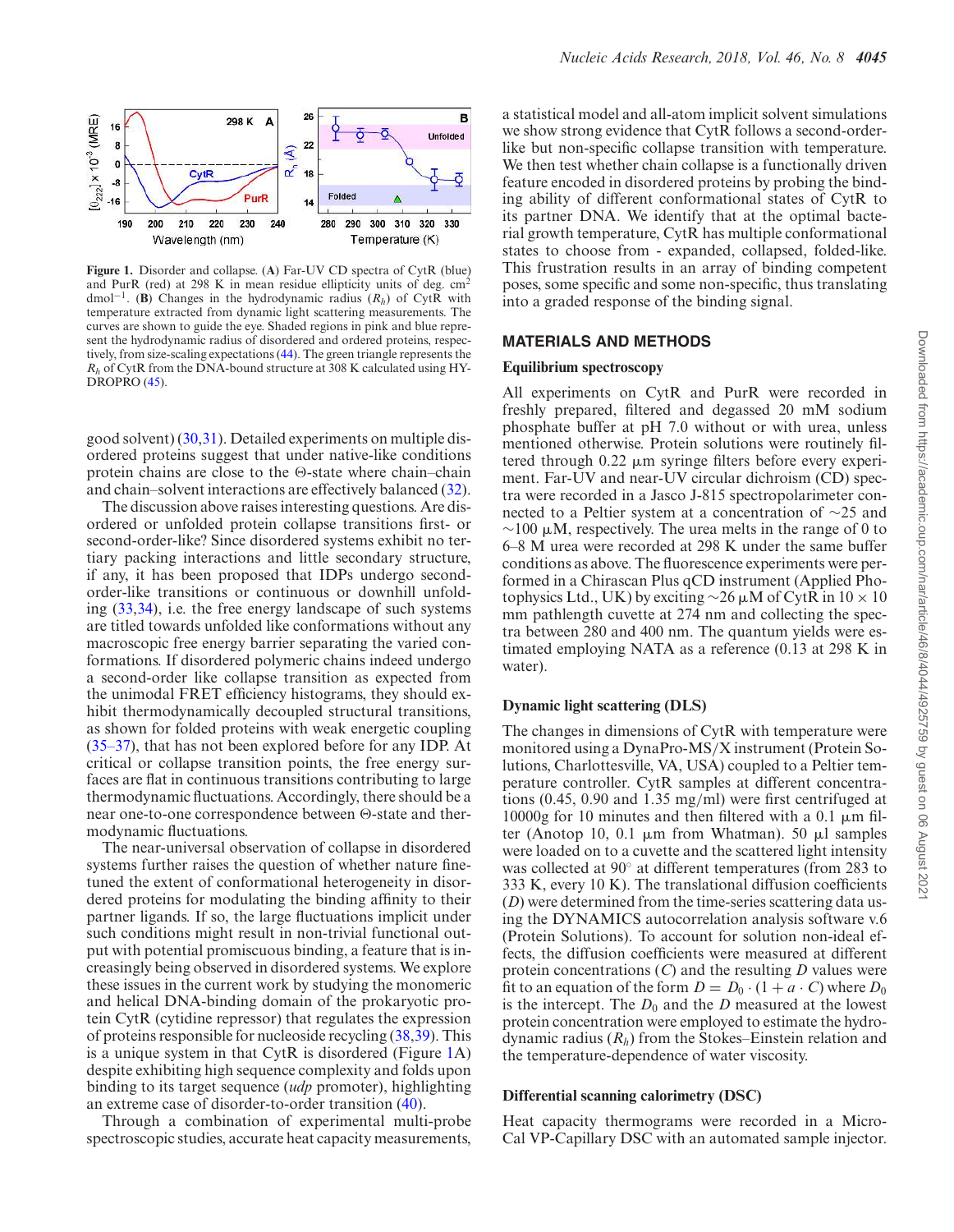The instrument was thoroughly equilibrated with multiple buffer scans following which CytR protein solutions ranging from  $\sim$ 110 to 52 µM were scanned thrice at a scan rate of 1 K/min. Buffer-buffer baselines were routinely recorded before and after every protein scan to check for instrumental baseline drifts. The absolute heat capacity was then determined as described by Sanchez-Ruiz and coworkers (41).

## **Variable barrier (VB) model**

The VB model analysis was performed employing the absolute heat capacity thermogram of CytR as described in the original work (42). The final parameters are:  $\Sigma \alpha = 1554.9$ kJ mol<sup>-1</sup>; characteristic temperature,  $T_0 = 291.7$  K;  $\beta =$  $-173.7$  kJ mol<sup>-1</sup> (together with  $\Sigma \alpha$  it determines the shape of the free energy profile at  $T_0$  in downhill profiles; it represents the barrier height in a two-state-like system); asymmetry factor,  $f = 0.535$ .

## **Protein–DNA binding experiments**

Double stranded udpO (5'-ATTTATGCAACGCA-3') tagged with ALEXA532 at 5' end was purchased from IBA Lifesciences (the binding site is highlighted in bold). Experiments were performed in 50 mM sodium phosphate, 30 mM sodium chloride and 1 mM EDTA, pH 6.0 buffer. A starting DNA concentration of 300 nM was titrated with different concentrations of CytR ranging from ∼1 nm to 100  $\mu$ M; the resulting change in anisotropies were monitored following a 5 minute equilibration at every titration step by exciting the dye at 530 nm and collecting the emission at 580 nm in a Chirascan Plus qCD instrument (Applied Photophysics Ltd., UK) equipped with a fluorescence polarization accessory.

# **Implicit solvent replica exchange MC (REMC) simulations**

Simulations were performed using CAMPARI stand-alone package, employing ABSINTH implicit solvent model with OPLS charges  $(43)$ . The protein was placed in a 100  $\AA$ spherical shell with 105 explicit excess ion-pairs to simulate 43 mM ionic strength conditions. REMC simulations were carried out with 20 temperature replicas, ranging from 280 to 430 K, with exchange attempts every 20 000 steps resulting in an average exchange probability of ∼0.4 across temperatures. Simulations were carried out starting from the randomized initial structure with temperature-dependent dielectric constant and solvation free energies as before (28). Each of the replicas was run for  $6 \times 10^7$  steps in parallel; snapshots were collected every 500 steps and the first  $3 \times 10^7$  steps were discarded from further analysis. Onedimensional free energy profiles and two-dimensional surfaces were generated using the weighted histogram analysis method (WHAM).

# **RESULTS**

## **Dimensions of coil and collapsed globular states**

To quantify the extent to which the overall dimensions of CytR change with temperature, we measured the hydrodynamic radius through non-invasive dynamic light scattering

(DLS) experiments that do not require fluorescent probes. The DLS experiments were performed at different concentrations of the protein at each temperature from which the effective hydrodynamic radii were extracted (see Materials and Methods). As expected from the crowded NMR spectra (40), the  $R_h$  of CytR is found to be ∼24 A at the lowest temperature with the dimensions matching the size-scaling empirical relationship of Uversky *et al.* (*UE*; shaded regions in Figure 1B) (44). Upon temperature increase the overall  $R_h$  decreases reaching a value of ~17 Å at 333 K with a collapse temperature  $(T_c)$  of ∼312 K. Interestingly, the collapsed globule-like state (*UC*) of CytR exhibits a hydrodynamic radius similar to that of the folded protein in the presence of its cognate DNA ( $\sim$ 15 A; green triangle in Figure 1B). The small difference in *R<sup>h</sup>* (∼12%) between the fully collapsed state and the folded state is in agreement with the relative collapsed state dimensions observed upon dilution of denaturants in single-molecule FRET measurements on folded proteins (30).

# **Thermodynamically decoupled conformational changes**

Most disordered proteins exhibit little or no secondary structure. Moreover, as the temperature is increased the mean residue ellipticity at 222 nm generally becomes more negative suggestive of higher secondary structure content or more likely due to a decreased propensity for polyproline like conformations (46). The disordered CytR, on the other hand, displays secondary structure loss with temperature (Figure 2A) in sharp contrast to the signal at 6 M urea. As a reference, we studied the homologous DNA-binding domain from PurR that exhibits a sequence similarity of  $64\%$  with CytR (identity of  $48\%$ ); we find that PurR is well folded (Figure 1A) and exhibits a sigmoidal-like unfolding curve at the same experimental condition (Figure 2A). The respective chemical denaturation induced unfolding profiles at 298 K indicate a loss of secondary structure with different apparent cooperativities expected of a disordered and folded protein, respectively (Figure 2B). The comparison highlights that disordered CytR populates helical-like secondary structures at low temperature that are lost at higher temperatures. It is also clear that the observed differences originate from specific differences in the primary sequence between the two proteins and not from the choice of experimental conditions.

The sole tyrosine in CytR (Y53) provides another probe to monitor the collapse transition. CytR at 6 M urea reveals little changes in the near-UV CD signal at 280 nm. CytR in the absence of urea, however, shows a weak near-UV CD spectrum that further loses intensity with increasing temperature mimicking far-UV CD observations (Figure 2C). In both cases, the apparent midpoint of the collapse transition appears a bit earlier thermodynamically (compared to DLS) at ∼307 K when employing a two-state-like equilibrium model between  $U_E$  and  $U_C$ . We also observe a red shift in the fluorescence emission of tyrosine with temperature, a phenomenon that is rarely reported in proteins; this could be indicative of a temperature-driven transition between sub-ensembles that populate folded-like to more unfolded-like conformations. This in turn would have an effect on the fluorescence emission of Y53 because of changes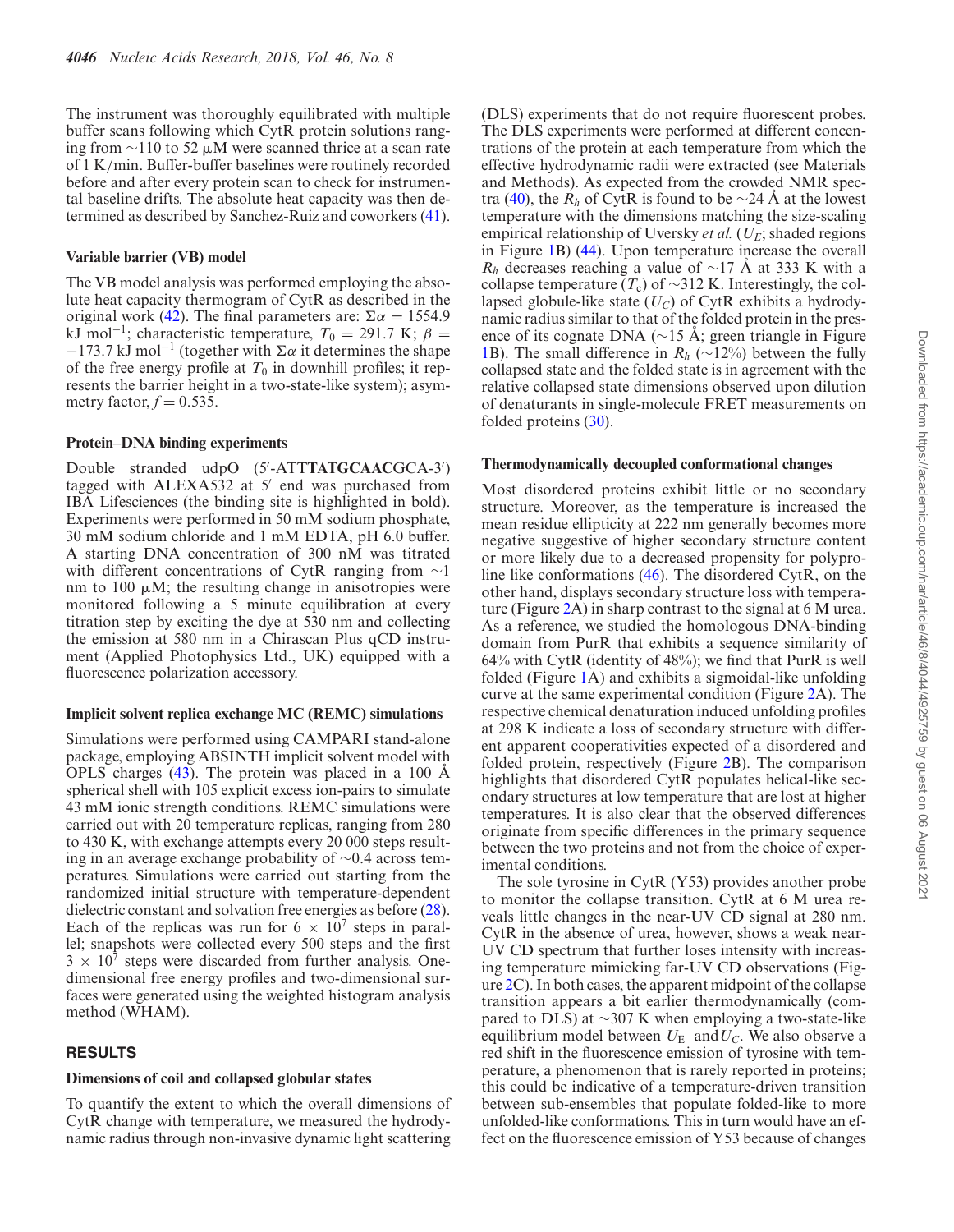

**Figure 2.** Multi-probe characterization of CytR conformational changes. Filled and open blue circles are CytR in 43 mM ionic strength conditions and 6 M urea (both at pH 7.0), respectively. Red circle represents PurR at pH 7.0, 43 mM ionic strength conditions. Shaded areas highlight the collapse transition regime in CytR. (**A**) Temperature dependent changes in secondary-structure reported in mean residue ellipticity (MRE) units of deg. cm<sup>2</sup> dmol−<sup>1</sup> . (**B**) Urea melts at 298 K highlighting the differences in the unfolding patterns of disordered CytR and folded PurR, respectively. (**C**) Changes in the tertiary structural environment monitored by near-UV CD of Y53 at 280 nm. (**D**) Basis spectra from a global singular value decomposition (SVD) of temperature-wavelength fluorescence emission of  $\dot{C}$ ytR in both 43 mM buffer and 6 M urea conditions. The first component reports on the average spectrum ( $\dot{U}$ 1) while the second component (U2) represents the red shift of the emission profile. Inset: normalized emission spectra of CytR at 278 K (blue) and 350 K (red) at 43 mM buffer, pH 7.0. (E) Amplitudes (V2) of the second basis spectrum shown in panel D. The vertical dashed line reports on a spectral sign change beyond which emission broadening dominates the observed spectrum. (**F**) Apparent probabilities of expanded coil conformations  $(U_E)$  as a function of temperature from a two-state analysis of the observed far-UV CD (black), near-UV CD (green) and DLS (red) transitions. The inflection point for the tyrosine red shift is shown in blue.

in either its immediate tertiary environment (Figure 2C) or through specific differences in nature and strength of hydrogen bonding involving the tyrosyl group. Evidence for this is observable in the fact that the red shifted emission is dominant at even lower temperatures for CytR at 6 M urea (i.e. when the ensemble is highly unfolded) while it dominates the emission only at a higher temperature for CytR at pH 7.0, 43 mM ionic strength conditions (Figure 2D and Supplementary Figure S1). This structural change also happens thermodynamically much earlier than either DLS or CD with an apparent midpoint of ∼301 K (Figure 2E).

The observations above can be summarized in a representation that highlights the variable transition midpoints from different experimental probes in the range of experimental temperatures (Figure 2F). Interestingly, significant structural changes precede the actual collapse transition than within the narrow range of ∼20 K monitored by DLS.

#### **Thermodynamic fluctuations peak at the collapse transition midpoint**

The large differences in the apparent collapse transition temperatures are indicative of an energetically decoupled system where different parts of the structure undergo structural changes independent of one another upon temperature modulations, reminiscent of a second-order-like collapse transitions in homo-polymeric systems or proteins in the globally downhill folding regime (35,36). Scanning calorimetry experiments (DSC) provide a powerful avenue to explore the nature of the collapse transition as they are

probe-independent and report on the overall thermodynamics (47). Moreover, it is possible to extract the precise nature of the collapse transition––specific or non-specific and first- or second-order?––given the intrinsic connection between the order of transition and the enthalpic fluctuations reported by DSC (42). However, these experiments are challenging to perform given the small excess heat associated with structural transitions in disordered systems and the necessity to generate absolute heat capacities that requires multiple experiments at different protein concentrations.

CytR is highly soluble (up till 300  $\mu$ M) and the thermograms highly reversible enabling us to obtain precise concentration-dependent apparent  $\Delta C_p$  (Figure 3A) from which absolute heat capacities were extracted following the protocol prescribed by Sanchez-Ruiz and coworkers (41). The absolute heat capacity profile of CytR reveals no pretransition region, no sharp excess heat capacity associated with barrier-limited transition, and is well bounded by the empirical folded Freire and unfolded Makhatadze-Privalov  $(MP)$  baselines (Figure 3B) (48,49). This is, to the best of our knowledge, the first absolute heat capacity measurement on a disordered protein system. The unique features are characteristic of a continuous second-order-like transition from an unfolded but extended collection of conformations to a collapsed state. Enthalpic fluctuations derived from the excess heat capacities (i.e. after subtracting the native baseline that includes contributions from non-conformational fluctuations of the system) indicate that the collapsed glob-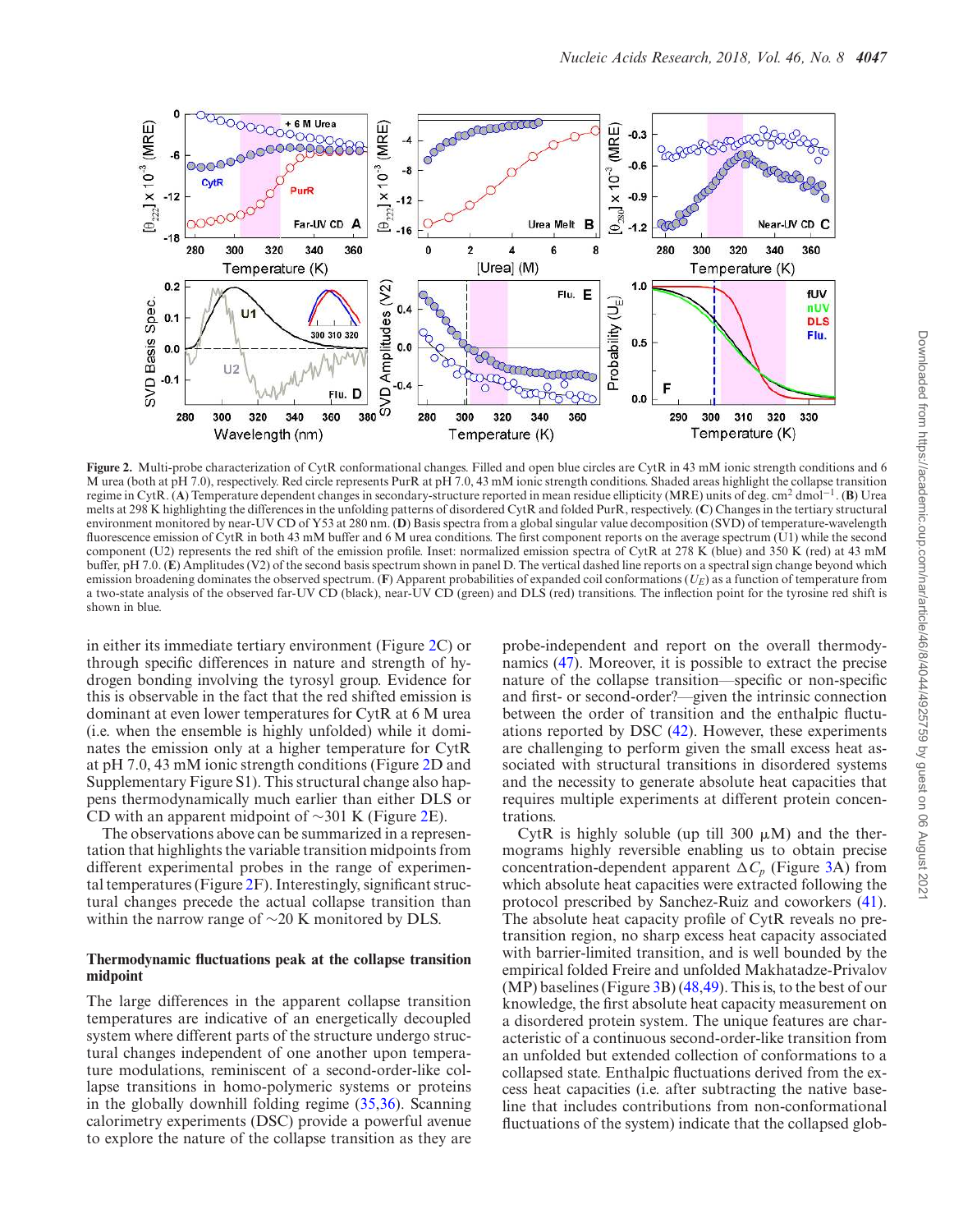

**Figure 3.** Thermodynamic fluctuations and the nature of the collapse transition. (**A**) Apparent heat capacities as a function of concentration (circles) together with the linear fit (lines) from which absolute heat capacities are extracted. (**B**) The absolute heat capacity (blue circles) together with the folded Freire (continuous black) and unfolded Makhatadze-Privalov (MP; dashed black) baselines. Red curve is a fit to the experimental data derived from the variable barrier model. The dark green curve (right ordinate) represents the temperature dependent excess enthalpic fluctuations of the system in units of (kJ mol<sup>-1</sup>)<sup>2</sup>. (**C**) Probability distribution of microstates as a function of enthalpy as the order parameter. Note that the densities are unimodal at all temperatures.

ule  $(U_C)$  undergoes large amplitude enthalpic fluctuations (even more than the  $U_F$ ) arguing against a specifically collapsed state (dark green in Figure 3B). Moreover, the fluctuations are maximal at the midpoint of the collapse transition (∼312 K) indicating a system that is potentially frustrated between multiple conflicting interactions. An analysis of the thermogram employing the phenomenological variable-barrier model (42), which is based on the Landau theory of phase transitions, provides a quantitative picture of the underlying thermodynamic landscape (see Materials and Methods). The probability density continuously shifts from low enthalpy to high enthalpy states with no evidence for two macrostates coexisting at any condition thus ruling out a barrier-limited two-state transition (Figure 3C).

DSC experiments therefore provide strong evidence for a continuous or downhill-like collapse transition in CytR. The maximal enthalpic fluctuations and hence the maximal structural heterogeneity are observed at temperatures  $\sim$ 310–313 K. Since the polymeric chain is expected to exhibit no preferential intra-chain or chain-solvent interactions under these conditions ( $\Theta$ -state) (29), the dimensions of CytR should match the expectation of an ideal chain. To check for this, we convert the measured hydrodynamic radius values to radius of gyration following a recent procedure (50) resulting in a change in  $R_G$  from ∼26 A in good solvent conditions (low temperature) to  $\sim$ 12 Å in poor solvent (high temperature) (Supplementary Figure S2). At the critical point of 312 K, the extracted  $R_G$  value is ~17 Å, close to the expectation for a polymer in its  $\Theta$ -state (∼17.9 Å) from  $R_G = 2.2 N^{1/2}$  (in Å units and for  $N = 66$ ) (32).

### **A flat landscape with multiple conformational sub-states from all-atom simulations**

To explore the nature of transition further and to identify the conformational characteristics of the ensembles that are populated, we performed all-atom implicit solvent replica-exchange Monte Carlo (REMC) simulations employing the ABSINTH implicit solvent model (43) that includes specific temperature-dependent solvation parameters (28). Remarkably, the collapse transition midpoint and the helical nature of the low-temperature ensemble are semiquantitatively reproduced by the simulation methodology without any modification to the default simulation parameters (Figure 4A and B). Control simulations that do not incorporate temperature-dependent solvation free energies fail to capture the collapse transition in agreement with the results of Schuler *et al.* (Supplementary Figure S3) (28). Very little change is observed in the polar-apolar solvent accessible surface area of the disordered ensemble on temperature changes (Figure 4C). However, there are two significant differences when compared to experiments: the degree of predicted helical structure is much higher at low temperatures and the amplitude of the collapse transition is modest compared to that observed in experiments (30% change). Given the agreement at the *de-novo* level, we construct multiple 1D and 2D projections to extract the order of the collapse transition. The underlying landscape is expectedly rough but with minimal or zero thermodynamic barrier separating the numerous states in all of the projections including radius of gyration, number of native contacts (Q; with the folded structure as a reference) and backbone RMSD (Figure 4E–I, Supplementary Figure S4). This observation is in line with the expectation of a second-orderlike transition from current experiments, theoretical predictions on CytR (51) and the unimodal probability densities of end-to-end distance distributions from numerous disordered proteins. At 310 K, a range of structures are populated that include partial helical structure in all native helices or a few of them (Figure 4J) similar to that observed from a structure-based statistical mechanical model (51). In addition to these, a collapsed sub-ensemble with little secondary-structure is also evident (*f* in Figure 4I, J) highlighting the complex phase space accessible under these conditions; the population of this sub-ensemble increases with temperature contributing to the collapsed and compact globule (panel C in Supplementary Figure S5).

How is the collapsed state stabilized? We find here that the fraction of native hydrogen bonds (those present in the folded CytR structure) decrease with temperature while the fraction of non-native hydrogen bonds increase with temperature (Figure 4D). The latter primarily involves the protein backbone and side-chain interactions involving the uncharged polar amino acids of Asn, Gln, Ser and Thr. It is important to note that these simulations have been performed with a temperature-dependent solvation free energy that has been shown to capture the collapse transition in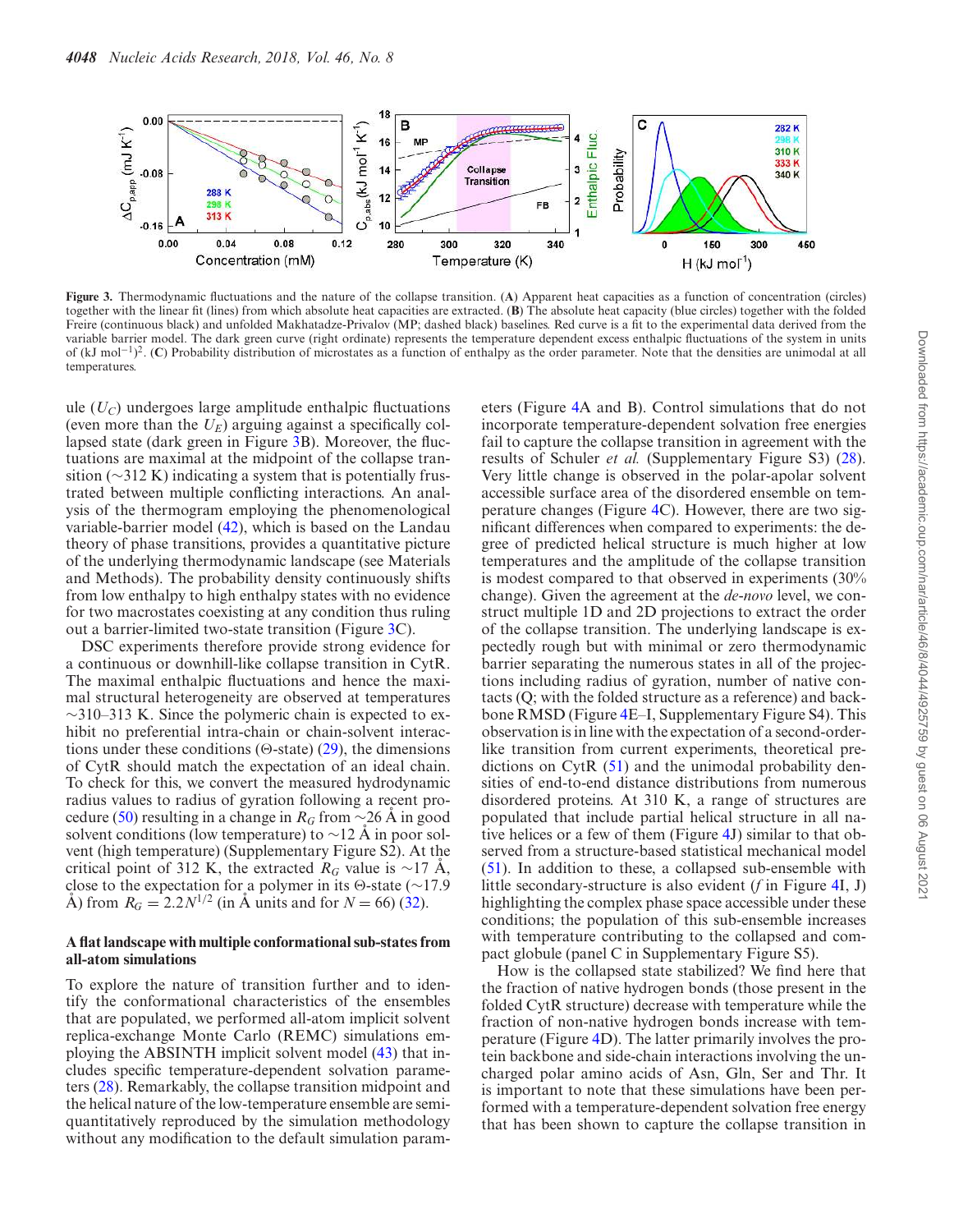

**Figure 4.** Continuous collapse and the nature of ensembles from all-atom simulations. (**A–D**) Fraction helix, radius of gyration ( $R_g$ ), solvent accessible surface area (SASA) and the fraction of hydrogen bonds with temperature. The equilibrated ensemble of structures is split it into two equal parts and the observable is calculated within each to generate error bars. The shaded area represents the collapse transition regime as identified in experiments. (**E**–**G**) One-dimensional free energy profiles as a function of  $R_g$ , fraction of native contacts  $(Q)$ ; with respect to the folded structure) and root mean square deviation (backbone RMSD with respect to the folded structure). Small barriers of the order of 1–3 kJ mol−<sup>1</sup> arise due to the reduction in dimensionality. The wells are maximally broad, i.e. largest heterogeneity, at 310 K (green). (**H**–**I**) Projection of the conformational ensemble onto two order-parameters––*R<sup>g</sup>* and *Q*––and color-coded in the spectral scale (blue to red represents low to high free energy). (**J**) A structural view of the most populated sub-ensembles at 310 K (superimposition of 28–31 frames in each) and identified in white in panel I. The sub-ensemble *f* is a collapsed state with no secondary structure.

multiple proteins. Therefore, while solvation could be a major factor determining the collapse, the resulting collapsed state seems to be energetically stabilized by multiple nonnative hydrogen bonds. Given that CytR loses helical structure with temperature, these observations immediately highlight that the balance between the energetic terms determining helical structure and the solvation terms need more precise calibration for better agreement with experiments.

### **Binding heterogeneity**

The full-length CytR (that includes the DNA-binding and oligomerization domain) is dimeric and highly promiscuous with the ability to bind octamer *udp* half-sites with multiple inter-repeat spacing and orientations (38,39). This promiscuity has been attributed to the disordered nature of CytR DNA-binding domain (40). Does the change in the dimensions of CytR DNA-binding domain affect DNA-binding ability? Binding studies with fluorescently labeled *udp* halfsite reveal broad binding isotherms that do not saturate in the temperature range of 278–308 K with the anisotropy values continually increasing with CytR concentration (circles in Figure 5A). Accordingly, a 1:1 equilibrium model does not provide a statistically convincing fit to the data

(Supplementary Figure S6; a poor 1:1 fit is also observed in the original CytR article (40)).

We therefore resorted to the Hill binding equation (52) to extract the  $K_{1/2}$  values (midpoint of binding) and the Hill coefficients  $(n_H)$  that report on binding cooperativity:

$$
f = \frac{[CytR]^{n_H}}{K_{1/2}^{n_H} + [CytR]^{n_H}}
$$

where *f* is the fraction of ligand bound. It fits the binding isotherms very well (lines in Figure 5A) with the midpoint of binding shifting to the left with increasing temperatures (∼23 μM at 278 K to ~9 μM at 308 K, Figure 5B), which is unusual given that either parabolic trends or weakening affinities are generally observed with temperature. The Hill coefficients are surprisingly less than 1 in this temperature range,  $0.60 \pm 0.02$  at 278 K to  $0.69 \pm 0.02$  at 308 K, and marginally increase with temperature (Figure 5C). A possible explanation for such 'negative cooperativity' is when two or more CytR monomers bind the *udp* half-site. However, NMR experiments, through which the structural model of CytR was developed, clearly indicate that binding is monomeric even up till a CytR concentration of 400  $\mu$ M (40); this is four times higher than the maximal concentration employed in our experiments ( $\sim$ 100 µM; Figure 5A), thus ruling out higher order effects. Cooperativ-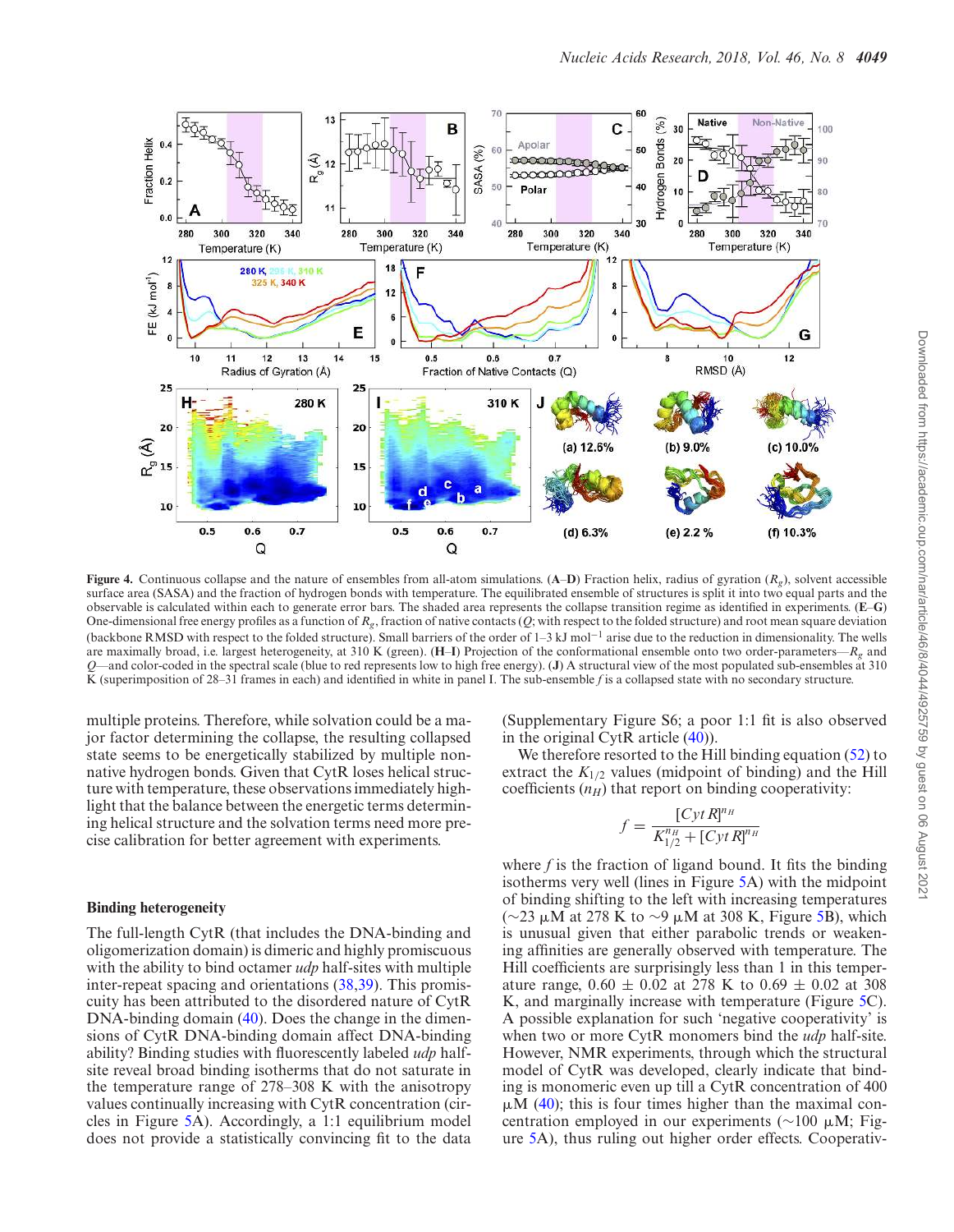

**Figure 5.** Binding heterogeneity explains negative cooperativity in 1:1 binding. (**A**) Anisotropy of dye-conjugated DNA as a function of CytR concentration at different temperatures (circles). Black curves are from fits to the Hill equation. (**B**) The apparent binding affinity (1/*K1*/*2*) as a function of temperature. The line is shown to guide the eye. (C) The Hill coefficients  $(n_H)$  as a function of temperature together with the  $n_H$  range expected for 1:1 binding in the shaded area. (**D**) The case of an apparent 1:1 binding simulated for 1000 molecules (light purple) for  $\sigma = 2 \text{ kJ} \text{ mol}^{-1}$ , i.e. minimal binding heterogeneity. The mean binding isotherm is shown in circles together with a 1:1 fit (black curve). (**E**) Same as panel D but for  $\sigma = 4.5 \text{ kJ} \text{ mol}^{-1}$  corresponding to a scenario with substantial binding heterogeneity. The thin black curve is the shape of the isotherm expected for 1:1 binding without any heterogeneity in binding free energies. (**F**) Distribution of binding free energies in an ensemble of 1000 molecules derived from the heterogeneity analysis (see main text) for the temperatures shown in panel A.

ity effects from ensemble measurements and in single-ligand binding are rare (though frequently reported in enzyme kinetics (53)) and, to our knowledge, this is first such instance reported for protein-DNA binding.

What feature determines the apparent negative cooperativity in a 1:1 binding? It is important to note that the Hill equation and the associated mechanistic interpretation of the stoichiometry is valid only when the ligand is fully folded or when the binding pose is invariant or well-defined (54). Physically, Hill coefficients are the second moments of binding energy distributions (54,55) and therefore in 1:1 binding scenarios  $n_H$  < 1 represents binding heterogeneity. Since CytR is disordered under these conditions, the apparent negative cooperativity reported here should be a consequence of the associated heterogeneity with multiple conformations or orientations of the folded domain binding DNA, with the NMR structure corresponding to dominant binding mode. In this regard, it is interesting to note that single molecule experiments on ion-dependent folding of P4–P6 RNA reveal that though the bulk Hill coefficient is close to 1, the parent single-molecule binding isotherms exhibit a large spread in folding-binding free energies (56). The corollary is that bulk binding isotherm can be thought of as a superimposition of multiple isotherms from single molecules binding with varying affinities (i.e. binding heterogeneity), the effective sum of which translates to a slow rise in experimental anisotropy with the ligand concentration.

To extract the extent of binding heterogeneity that manifests as  $n_H < 1$ , we first assume that the experimental binding free energy of CytR to DNA from individual molecules is normally distributed (and as observed in single-molecule experiments (56,57)). We then modulate the standard devi-

ation  $(\sigma)$  of this distribution, simulate individual 1:1 binding isotherms picking binding free energies values from the normal distribution, average them to extract an apparent bulk binding isotherm and identify the width that best reproduces the experimentally observed Hill coefficients and  $K_{1/2}$  values.  $n_H$  values distinguishable from 1 (<0.9 as experimental errors also contribute to the variability) are observed only when  $\sigma$  is >2–2.2 kJ mol<sup>-1</sup> (Figure 5D) and are challenging to identify as they are comparable to the thermal energy. In the case of CytR, the experimental Hill coefficients can be recovered (Supplementary Figure S7) when the width of the underlying binding energy distributions are substantially larger than thermal energy, ranging from ∼5.1 kJ mol<sup>-1</sup> at 278 K to ~4.5 kJ mol<sup>-1</sup> at 308 K (Figure 5E and  $F$ ).

## **DISCUSSION**

Our results reveal that the observed complex binding isotherms arise from intrinsic heterogeneity in binding that in turn can be attributed to the conformational landscape of CytR. What is the functional advantage? It is well known that a dynamic equilibrium between non-specific and specific binding modes, for 'search' and 'recognition', respectively, needs to exist in DNA-binding proteins to enable efficient search of target sites (58–61). Simulations reveal that 1D sliding motions on DNA, that dramatically increase the identification of target sites (i.e. facilitated diffusion (58)), tune the affinity/specificity of DNA binding (62) and increase with increasing disorder and degree of one-state-like character ('downhillness') in the underlying conformational ensemble (63). This intricate requirement is exacerbated in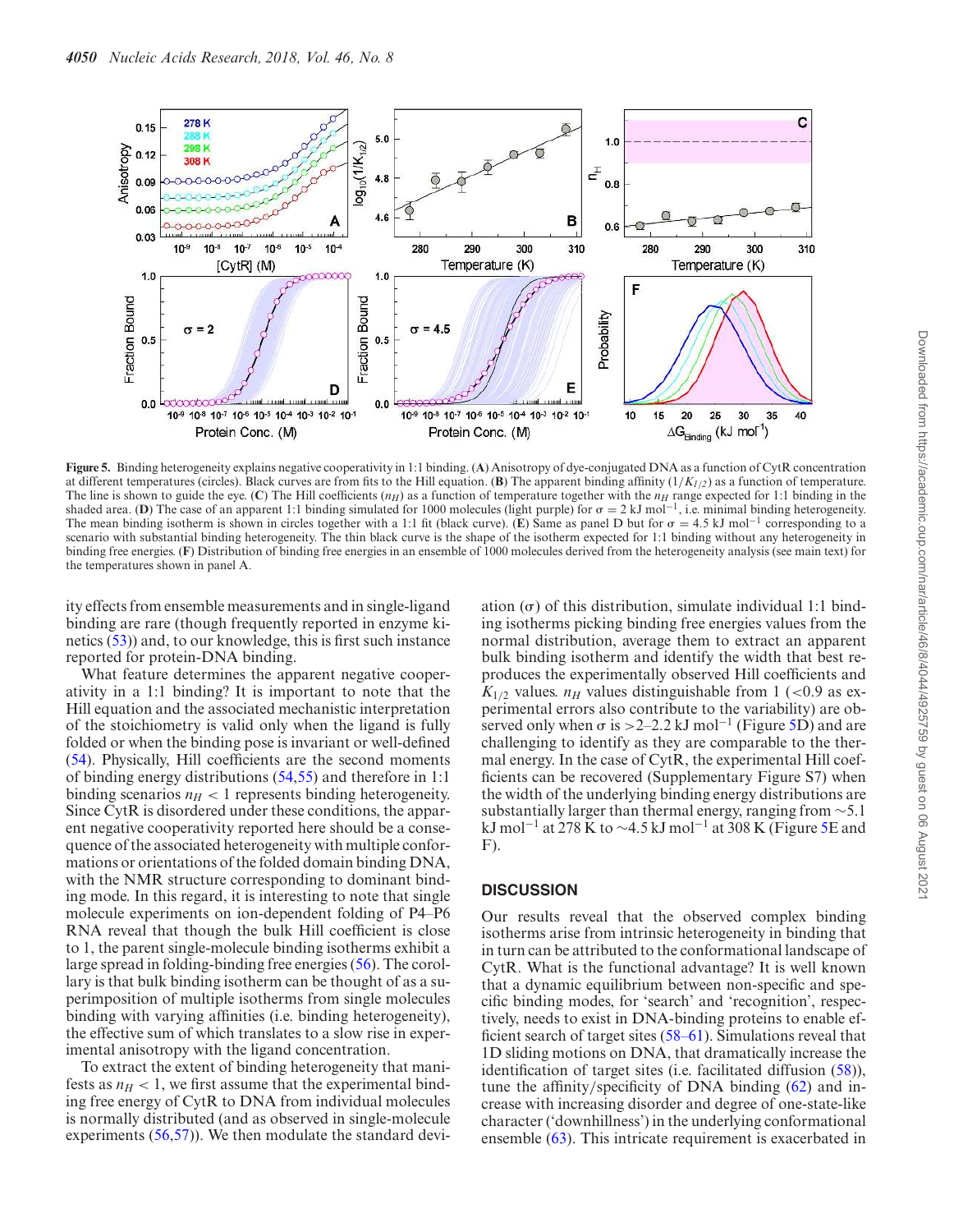CytR, as it not only collapses with temperature but also folds upon binding DNA.

It is therefore tempting to speculate that the collapse transition is functionally driven to enable access to binding conformational pose(s) (akin to the 'conformational selection' mechanism) through large thermodynamic fluctuations within the flat downhill-like free energy landscape at near the optimal bacterial growth temperature. This is particularly evident in the plots of  $R_g$  versus Q derived from implicit solvent simulations wherein CytR is shown to sample a large array of conformations some of which are foldedlike at 310 K (high *Q* and low *R<sup>g</sup>* in sub-ensemble *b* in Figure 4J). Such a feature will proportionately minimize nonspecific binding and is consistent with our observations of a correlation between an increase in binding affinity and (marginal) decrease in binding heterogeneity with temperature (Figure 5B and C). A similar observation has also been made on Zinc-finger binding domains with an increased binding affinity correlated with a population shift towards the 'recognition' mode (64).

Temperature-induced coil to globule collapse transitions in unfolded or intrinsically disordered proteins have generally been studied for understanding the balance of energetic terms determining folding, to optimize force-fields and to explore the limits and applicability of various scaling laws in polymer physics. Given that simulations and experiments on disordered states almost always point to collapse with temperature or changing solvent conditions, it is natural to expect this feature has evolved for functional purposes. In this work, we show that the phase space accessible to CytR is highly heterogeneous and dependent on the immediate solvent conditions: at low temperatures, the protein is expanded and exhibits random-coil statistics while at high temperatures it collapses to a globule exhibiting large thermodynamic fluctuations but stabilized by non-native hydrogen bonds. The CytR conformational ensemble at the optimal bacterial growth temperature is precisely balanced between both compact and coil-like conformations (i.e. the  $\Theta$ state) thus exhibiting ideal-chain dimensions and maximal enthalpic fluctuations for potential functional reasons. The observed negative binding cooperativity to single-site DNA is a direct consequence of the diversity in molecular dimensions translating into varying binding affinities, similar to that reported in the disordered region of the Notch receptor protein (65).

It is also possible that CytR folds and binds with multiple orientations, each pose exhibiting a different binding affinity to the *udp* half-site. In fact, significant and diffuse electrostatic frustration is observable in the DNA-binding face of CytR (from the structure of the DNA-bound state, Supplementary Figure S8); this feature potentially highlights why CytR is disordered in the absence of DNA, the role of DNA in determining the conformational landscape of CytR and the possible reason for heterogeneous binding through multiple electrostatically equivalent orientations. Structurally, this hints that an array of binding modes is accessible to CytR, some which are specific and some non-specific, a characteristic feature of even structured DNA-binding proteins (60,64,66,67), that is visibly exaggerated due to a combination or conflicts from collapse, large enthalpic fluctuations and DNA-driven folding. The non-specific poses should enable CytR to bind even random DNA sequences within the bacterial genome with the degree of structural ordering driven purely by the extent of similarity of the numerous DNA sequences with the specific site. In other words, the conformational space sampled by CytR could be determined by the DNA sequencestructure to enable a precise balance between one- and three-dimensional diffusive modes facilitating an effective search of target sites.

## **SUPPLEMENTARY DATA**

Supplementary Data are available at NAR online.

#### **ACKNOWLEDGEMENTS**

We thank the FIST facility sponsored by the Department of Science and Technology (DST), India at the Department of Biotechnology, IITM for the high-end instrumentation.

#### **FUNDING**

Wellcome Trust/DBT India Alliance Intermediate Fellowship  $[IA/I/15/1/501837$  to A.N.N.]. Funding for open access charge: Wellcome Trust/DBT India Alliance. *Conflict of interest statement.* None declared.

### **REFERENCES**

- 1. Cooper,A. (1976) Thermodynamic fluctuations in protein molecules. *Proc. Natl. Acad. Sci. U.S.A.*, **73**, 2740–2741.
- 2. Fenimore,P.W., Frauenfelder,H., McMahon,B.H. and Parak,F.G. (2002) Slaving: solvent fluctuations dominate protein dynamics and functions. *Proc. Natl. Acad. Sci. U.S.A.*, **99**, 16047–16051.
- 3. Henzler-Wildman,K.A., Lei,M., Thai,V., Kerns,S.J., Karplus,M. and Kern,D. (2007) A hierarchy of timescales in protein dynamics is linked to enzyme catalysis. *Nature*, **450**, 913–916.
- 4. Young,R.D. and Fenimore,P.W. (2011) Coupling of protein and environment fluctuations. *Biochim. Biophys. Acta*, **1814**, 916–921.
- 5. Li,W., Wolynes,P.G. and Takada,S. (2011) Frustration, specific sequence dependence, and nonlinearity in large-amplitude fluctuations of allosteric proteins. *Proc. Natl. Acad. Sci. U.S.A.*, **108**, 3504–3509.
- 6. DuBay,K.H., Bowman,G.R. and Geissler,P.L. (2015) Fluctuations within folded proteins: implications for thermodynamic and allosteric regulation. *Acc. Chem. Res.*, **48**, 1098–1105.
- 7. Oliveira,S.M., Hakkinen,A., Lloyd-Price,J., Tran,H., Kandavalli,V. and Ribeiro,A.S. (2016) Temperature-Dependent model of Multi-step transcription initiation in escherichia coli based on live Single-Cell measurements. *PLoS Comput. Biol.*, **12**, e1005174.
- 8. Hurme,R. and Rhen,M. (1998) Temperature sensing in bacterial gene regulation–what it all boils down to. *Mol. Microbiol.*, **30**, 1–6.
- 9. Klinkert,B. and Narberhaus,F. (2009) Microbial thermosensors. *Cell. Mol. Life Sci.*, **66**, 2661–2676.
- 10. Bellissent-Funel,M.C., Hassanali,A., Havenith,M., Henchman,R., Pohl,P., Sterpone,F., van der Spoel,D., Xu,Y. and Garcia,A.E. (2016) Water determines the structure and dynamics of proteins. *Chem. Rev.*, **116**, 7673–7697.
- 11. Uversky,V.N., Gillespie,J.R. and Fink,A.L. (2000) Why are "natively unfolded" proteins unstructured under physiologic conditions? *Proteins: Struct. Funct. Genet.*, **41**, 415–427.
- 12. Uversky,V.N. (2013) A decade and a half of protein intrinsic disorder: Biology still waits for physics. *Protein Sci.*, **22**, 693–724.
- 13. van der Lee,R., Buljan,M., Lang,B., Weatheritt,R.J., Daughdrill,G.W., Dunker,A.K., Fuxreiter,M., Gough,J., Gsponer,J., Jones,D.T. *et al.* (2014) Classification of intrinsically disordered regions and proteins. *Chem. Rev.*, **114**, 6589–6631.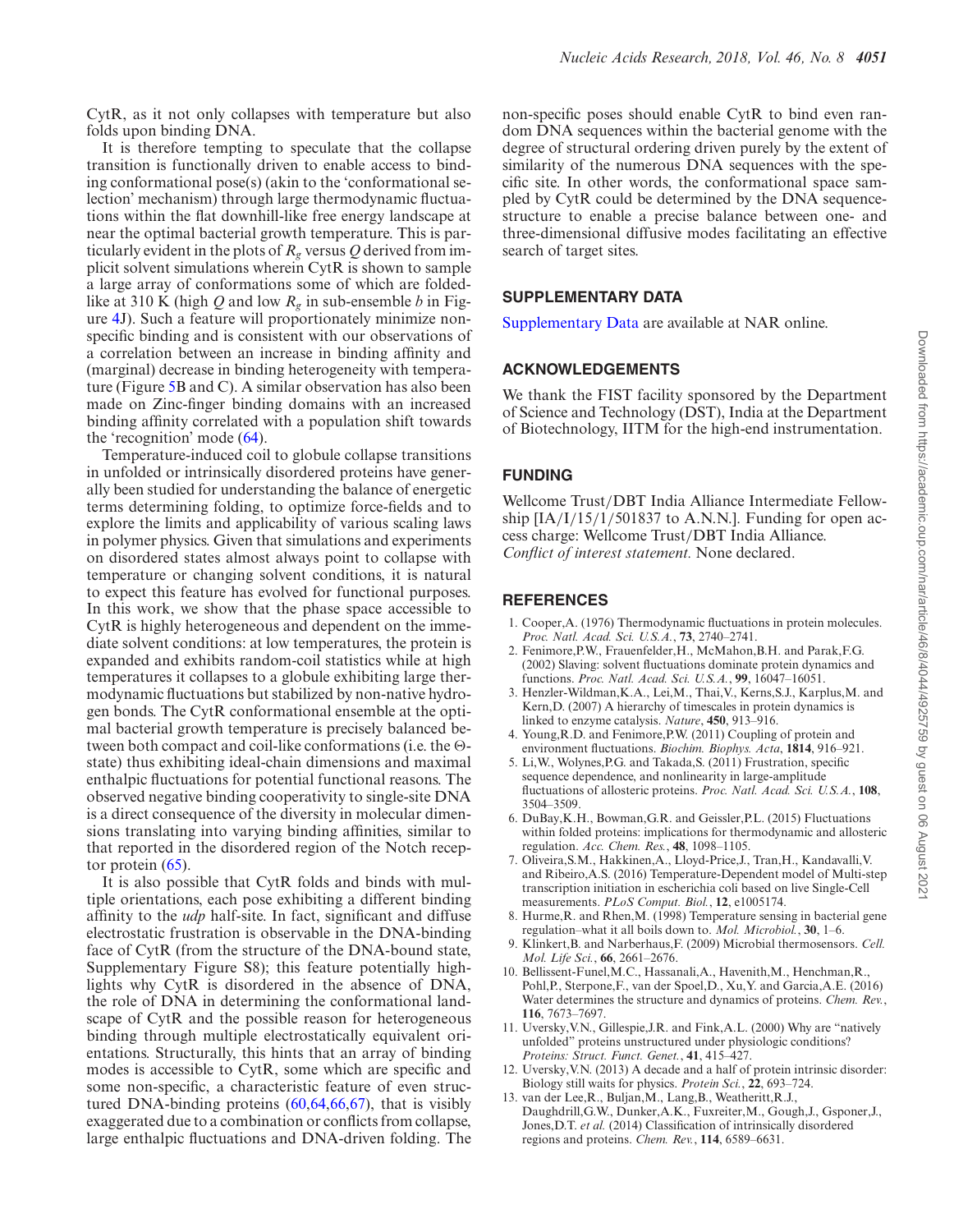- 14. Gsponer,J., Futschik,M.E., Teichmann,S.A. and Babu,M.M. (2008) Tight regulation of unstructured proteins: from transcript synthesis to protein degradation. *Science*, **322**, 1365–1368.
- 15. Babu,M.M., van der Lee,R., de Groot,N.S. and Gsponer,J. (2011) Intrinsically disordered proteins: regulation and disease. *Curr. Opin. Struct. Biol.*, **21**, 432–440.
- 16. Levy,Y., Onuchic,J.N. and Wolynes,P.G. (2007) Fly-casting in protein-DNA binding: frustration between protein folding and electrostatics facilitates target recognition. *J. Am. Chem. Soc.*, **129**, 738–739.
- 17. Bah,A., Vernon,R.M., Siddiqui,Z., Krzeminski,M., Muhandiram,R., Zhao,C., Sonenberg,N., Kay,L.E. and Forman-Kay,J.D. (2015) Folding of an intrinsically disordered protein by phosphorylation as a regulatory switch. *Nature*, **519**, U106–U240.
- 18. Patel,A., Lee,H.O., Jawerth,L., Maharana,S., Jahnel,M., Hein,M.Y., Stoynov,S., Mahamid,J., Saha,S., Franzmann,T.M. *et al.* (2015) A Liquid-to-Solid phase transition of the ALS protein FUS accelerated by disease mutation. *Cell*, **162**, 1066–1077.
- 19. Fuxreiter,M. and Tompa,P. (2012) Fuzzy complexes: a more stochastic view of protein function. *Adv. Exp. Med. Biol.*, **725**, 1–14.
- 20. Sivanandan,S. and Naganathan,A.N. (2013) A Disorder-Induced Domino-Like destabilization mechanism governs the folding and functional dynamics of the repeat protein I<sub>KBa</sub>. *PLOS Comput. Biol.*, **9**, e1003403.
- 21. Dyson,H.J. and Wright,P.E. (2005) Intrinsically unstructured proteins and their functions. *Nat. Rev. Mol. Cell Biol.*, **6**, 197–208.
- 22. Chong,P.A. and Forman-Kay,J.D. (2016) Liquid-liquid phase separation in cellular signaling systems. *Curr. Opin. Struct. Biol.*, **41**, 180–186.
- 23. Ziv,G., Thirumalai,D. and Haran,G. (2009) Collapse transition in proteins. *Phys. Chem. Chem. Phys.*, **11**, 83–93.
- 24. Thirumalai,D., O'Brien,E.P., Morrison,G. and Hyeon,C. (2010) Theoretical perspectives on protein folding. *Annu. Rev. Biophys.*, **39**, 159–183.
- 25. Brucale, M., Schuler, B. and Samorì, B. (2014) Single-molecule studies of intrinsically disordered proteins. *Chem. Rev.*, **114**, 3281–3317.
- 26. Tran,H.T., Mao,A. and Pappu,R.V. (2008) Role of backbone-solvent interactions in determining conformational equilibria of intrinsically disordered proteins. *J. Am. Chem. Soc.*, **130**, 7380–7392.
- 27. Teufel,D.P., Johnson,C.M., Lum,J.K. and Neuweiler,H. (2011) Backbone-driven collapse in unfolded protein chains. *J. Mol. Biol.*, **409**, 250–262.
- 28. Wuttke,R., Hofmann,H., Nettels,D., Borgia,M.B., Mittal,J., Best,R.B. and Schuler,B. (2014) Temperature-dependent solvation modulates the dimensions of disordered proteins. *Proc. Natl. Acad. Sci. U.S.A.*, **111**, 5213–5218.
- 29. Flory,P.J. (1969) *Statistical Mechanics of Chain Molecules*. Wiley, NY.
- 30. Sherman,E. and Haran,G. (2006) Coil-globule transition in the denatured state of a small protein. *Proc. Natl. Acad. Sci. U.S.A.*, **103**, 11539–11543.
- 31. Müller-Späth, S., Soranno, A., Hirschfeld, V., Hofmann, H. Ruegger,S., Reymond,L., Nettels,D. and Schuler,B. (2010) Charge interactions can dominate the dimensions of intrinsically disordered proteins. *Proc. Natl. Acad. Sci. U.S.A.*, **107**, 14609–14614.
- 32. Hofmann,H., Soranno,A., Borgia,A., Gast,K., Nettels,D. and Schuler,B. (2012) Polymer scaling laws of unfolded and intrinsically disordered proteins quantified with single-molecule spectroscopy. *Proc. Natl. Acad. Sci. U.S.A.*, **109**, 16155–16160.
- 33. Naganathan,A.N. and Orozco,M. (2011) The Native ensemble and folding of a protein Molten-Globule: functional consequence of downhill folding. *J. Am. Chem. Soc.*, **133**, 12154–12161.
- 34. Muñoz, V., Campos, L.A. and Sadqi, M. (2016) Limited cooperativity in protein folding. *Curr. Opin. Struct. Biol.*, **36**, 58–66.
- 35. Garcia-Mira,M.M., Sadqi,M., Fischer,N., Sanchez-Ruiz,J.M. and Muñoz, V. (2002) Experimental identification of downhill protein folding. *Science*, **298**, 2191–2195.
- 36. Sadqi,M., Fushman,D. and Muñoz,V. (2006) Atom-by-atom analysis of global downhill protein folding. *Nature*, **442**, 317–321.
- 37. Naganathan, A.N. and Muñoz, V. (2014) Thermodynamics of downhill folding: multi-probe analysis of PDD, a protein that folds over a marginal free energy barrier. *J. Phys. Chem. B*, **118**, 8982–8994.
- 38. Barbier,C.S., Short,S.A. and Senear,D.F. (1997) Allosteric mechanism of induction of CytR-regulated gene expression - CytR repressor-cytidine interaction. *J. Biol. Chem.*, **272**, 16962–16971.
- 39. Gavigan,S.A., Nguyen,T., Nguyen,N. and Senear,D.F. (1999) Role of multiple CytR binding sites on cooperativity, competition, and induction at the Escherichia coli udp promoter. *J. Biol. Chem.*, **274**, 16010–16019.
- 40. Moody,C.L., Tretyachenko-Ladokhina,V., Laue,T.M., Senear,D.F. and Cocco,M.J. (2011) Multiple conformations of the cytidine repressor DNA-Binding domain coalesce to one upon recognition of a specific DNA surface. *Biochemistry*, **50**, 6622–6632.
- 41. Guzman-Casado,M., Parody-Morreale,A., Robic,S., Marqusee,S. and Sanchez-Ruiz,J.M. (2003) Energetic evidence for formation of a pH-dependent hydrophobic cluster in the denatured state of Thermus thermophilus ribonuclease H. *J. Mol. Biol.*, **329**, 731–743.
- 42. Muñoz, V. and Sanchez-Ruiz, J.M. (2004) Exploring protein folding ensembles: a variable barrier model for the analysis of equilibrium unfolding experiments. *Proc. Natl. Acad. Sci. U.S.A.*, **101**, 17646–17651.
- 43. Vitalis,A. and Pappu,R.V. (2009) ABSINTH: a new continuum solvation model for simulations of polypeptides in aqueous solutions. *J. Comput. Chem.*, **30**, 673–699.
- 44. Uversky,V.N. (2012) Size-exclusion chromatography in structural analysis of intrinsically disordered proteins. *Methods Mol. Biol.*, **896**, 179–194.
- 45. Ortega,A., Amoros,D. and de la Torre,J.G. (2011) Prediction of hydrodynamic and other solution properties of rigid proteins from Atomic- and Residue-Level models. *Biophys. J.*, **101**, 892–898.
- 46. Kjaergaard,M., Norholm,A.B., Hendus-Altenburger,R., Pedersen,S.F., Poulsen,F.M. and Kragelund,B.B. (2010) Temperature-dependent structural changes in intrinsically disordered proteins: formation of alpha-helices or loss of polyproline II? *Protein Sci.*, **19**, 1555–1564.
- 47. Ibarra-Molero,B., Naganathan,A.N., Sanchez-Ruiz,J.M. and Muñoz, V. (2016) Modern analysis of protein folding by differential scanning calorimetry. *Methods Enzymol.*, **567**, 281–318.
- 48. Gomez,J., Hilser,V.J., Xie,D. and Freire,E. (1995) The heat-capacity of proteins. *Proteins*, **22**, 404–412.
- 49. Makhatadze,G.I. and Privalov,P.L. (1990) Heat capacity of proteins. I. Partial molar heat capacity of individual amino acid residues in aqueous solution: hydration effect. *J. Mol. Biol.*, **213**, 375–384.
- 50. Nygaard,M., Kragelund,B.B., Papaleo,E. and Lindorff-Larsen,K. (2017) An efficient method for estimating the hydrodynamic radius of disordered protein conformations. *Biophys. J.*, **113**, 550–557.
- 51. Naganathan,A.N. and Orozco,M. (2013) The conformational landscape of an intrinsically disordered DNA-binding domain of a transcription regulator. *J. Phys. Chem. B*, **117**, 13842–13850.
- 52. Hill,A.V. (1910) The possible effects of the aggregation of the molecules of hæmoglobin on its dissociation curves. *J. Physiol.*, **40**, IV–VII.
- 53. Porter,C.M. and Miller,B.G. (2012) Cooperativity in monomeric enzymes with single ligand-binding sites. *Bioorg. Chem.*, **43**, 44–50.
- 54. Dahlquist,F.W. (1978) The meaning of Scatchard and Hill plots. *Methods Enzymol.*, **48**, 270–299.
- 55. Gill,S.J., Gaud,H.T., Wyman,J. and Barisas,B.G. (1978) Analysis of ligand binding curves in terms of species fractions. *Biophys. Chem.*, **8**, 53–59.
- 56. Solomatin,S.V., Greenfeld,M. and Herschlag,D. (2011) Implications of molecular heterogeneity for the cooperativity of biological macromolecules. *Nat. Struct. Mol. Biol.*, **18**, 732–734.
- 57. Camunas-Soler,J., Alemany,A. and Ritort,F. (2017) Experimental measurement of binding energy, selectivity, and allostery using fluctuation theorems. *Science*, **355**, 412–415.
- 58. Berg,O.G., Winter,R.B. and Von Hippel,P.H. (1981) Diffusion-Driven mechanisms of protein translocation on Nucleic-Acids.1. Models and theory. *Biochemistry*, **20**, 6929–6948.
- 59. Halford,S.E. and Marko,J.F. (2004) How do site-specific DNA-binding proteins find their targets? *Nucleic Acids Res.*, **32**, 3040–3052.
- 60. Kalodimos,C.G., Biris,N., Bonvin,A.M., Levandoski,M.M., Guennuegues,M., Boelens,R. and Kaptein,R. (2004) Structure and flexibility adaptation in nonspecific and specific protein-DNA complexes. *Science*, **305**, 386–389.